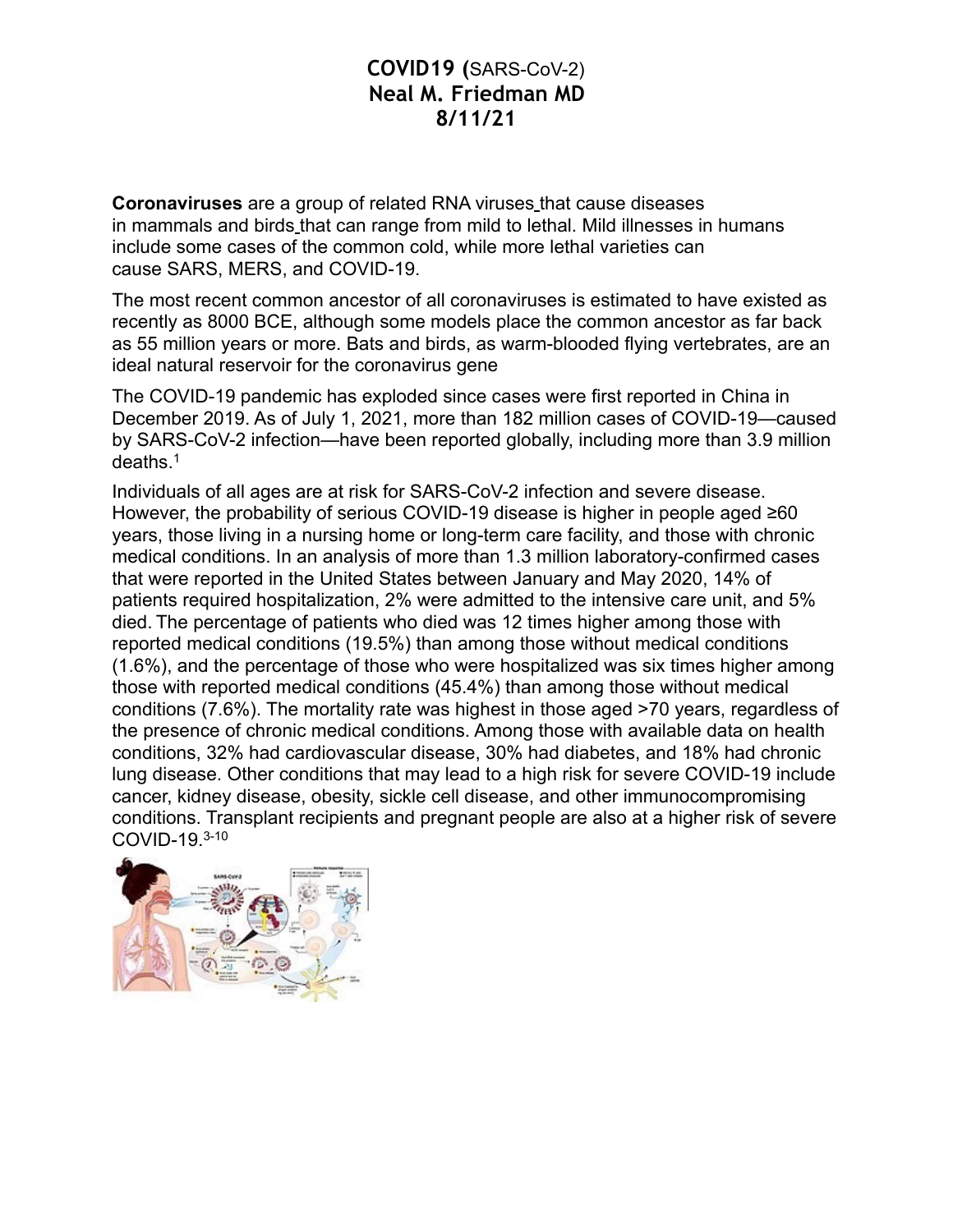#### **SARS-CoV-2 Variants**

Like other RNA viruses, SARS-CoV-2 is constantly evolving through random mutations. Any new mutations can potentially increase or decrease infectiousness and virulence. In addition, mutations can increase the virus' ability to evade adaptive immune responses from past SARS-CoV-2 infection or vaccination. This may lead to an increased risk of reinfection or decreased efficacy of vaccines.18 There is already evidence that some SARS-CoV-2 variants have reduced susceptibility to plasma from people who were previously infected or immunized, as well as to select monoclonal antibodies that are being considered for prevention and treatment. The Delta variant appears to multiply and spread faster, but it is not yet certain that is more virulent.

#### **Vaccines**

Prior to COVID19, a vaccine for an infectious disease had never been produced in less than several years – and no vaccine existed for preventing a coronavirus infection in humans[.\[17\]](https://en.wikipedia.org/wiki/COVID-19_vaccine#cite_note-gates2-17) However, vaccines have been produced against several animal diseases caused by coronaviruses, including (as of 2003) infectious bronchitis virus in birds, canine coronavirus, and feline coronavirus. Previous projects to develop vaccines for viruses in the family Coronaviridae that affect humans have been aimed at severe acute respiratory syndrome (SARS) and Middle East respiratory syndrome (MERS). Vaccines against SARS<sup>[19]</sup> and MERS<sup>[20]</sup> have been tested in non-human [animals.](https://en.wikipedia.org/wiki/Model_organism) According to NIH sources, a vaccine does exist for SARS and one for MERS, but have not had to be further tested or used because of the success of Public Health measures to control its spread. The work on vaccines for SARS and MERS is among the reasons scientists were able to develop the COVID-19 vaccine so quickly and to be able to safely shorten the time spent doing early separate phase I, II and III trials..

Many vaccine technologies being developed for COVID19 are not like vaccines already in use to prevent influenza, but rather are using "next-generation" strategies for precise targeting of COVID19 infection mechanisms

An RNA vaccine contains RNA(ribonucleic acid) which, when introduced into a tissue, acts as messenger RNA (mRNA) to cause the cells to build the foreign protein and stimulate an adaptive immune response which teaches the body how to identify and destroy the corresponding pathogen or cancer cells. RNA vaccines were the first COVID19 vaccines to be authorized in the United Kingdom, the United States and the European Union. Authorized vaccines of this type are the Pfizer–BioNTech COVID-19 vaccine and the Moderna COVID-19 vaccine. Severe allergic reactions are very rare.

#### **Adenovirus vector vaccines**

These vaccines are examples of non-replicating viral vector vaccines, using an adenovirus shell containing DNA that encodes a SARSCoV2 protein.<sup>[\[48\]](https://en.wikipedia.org/wiki/COVID-19_vaccine#cite_note-vv-gavi-48)[\[49\]](https://en.wikipedia.org/wiki/COVID-19_vaccine#cite_note-49)</sup> The viral vector-based vaccines against COVID19 are non-replicating, meaning that they do not make new virus particles, but rather produce only the antigen which elicits a systemic immune response.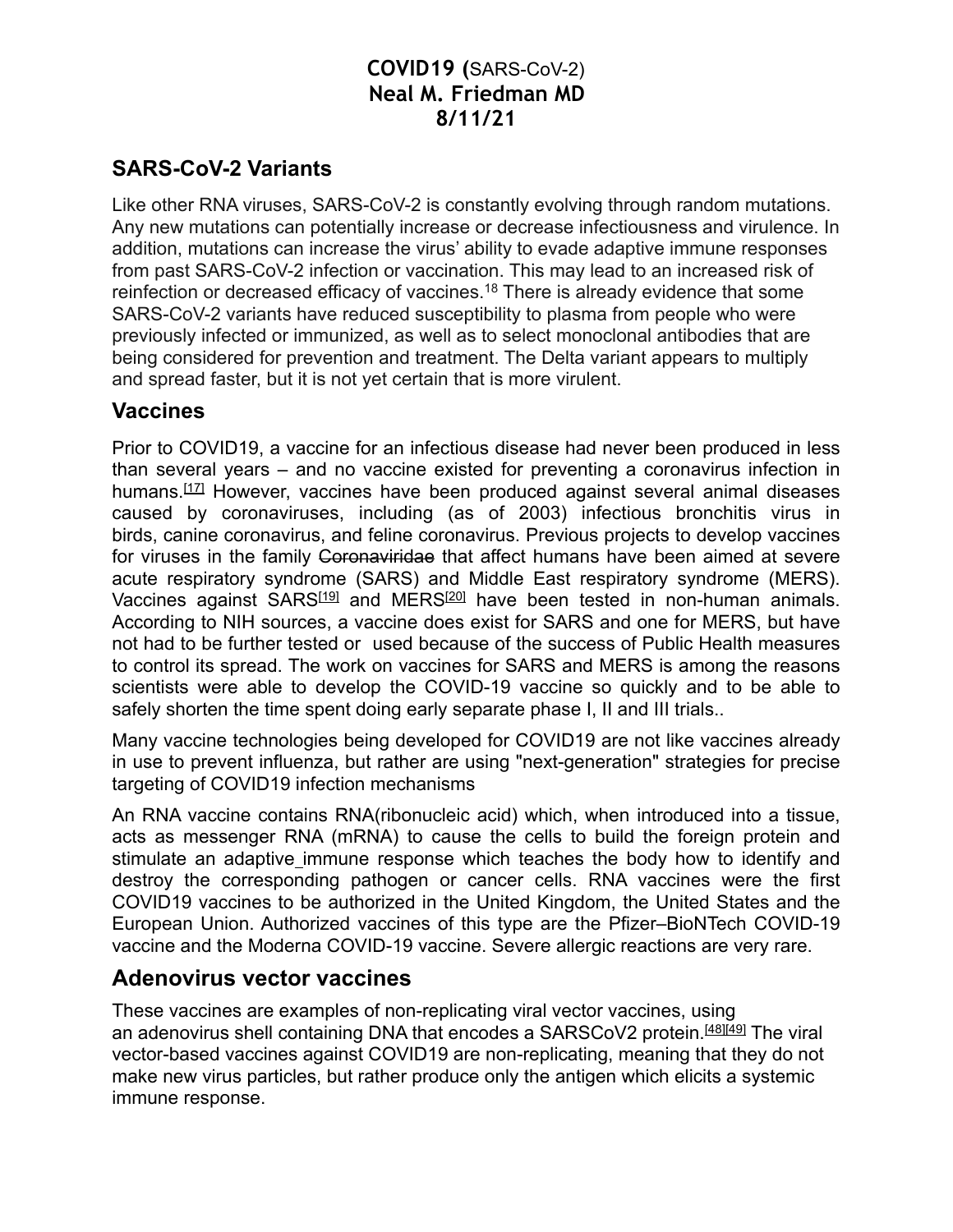Authorized vaccines of this type are the Oxford–AstraZeneca COVID-19 vaccine the Sputnik V\_COVID-19 vaccine,<sup>]</sup> Convidecia, and the Janssen COVID-19 vaccine

#### **Inactivated virus vaccines**

Inactivated vaccines consist of virus particles that have been grown in culture and then are killed using a method such as heat or formaldehyde to lose disease producing capacity, while still stimulating an immune response[.\[61\]](https://en.wikipedia.org/wiki/COVID-19_vaccine#cite_note-PetrovskyAguilar2004-61)

Authorized vaccines of this type are the Chinese CoronaVac, BBIBP-CorV, [\[65\]](https://en.wikipedia.org/wiki/COVID-19_vaccine#cite_note-ChiCTR2000034780-65) and WIBP-CorV; the Indian Covaxin; later this year the Russian CoviVac;[\[66\]](https://en.wikipedia.org/wiki/COVID-19_vaccine#cite_note-66) and the Kazakhstani vaccine QazVac.[\[67\]](https://en.wikipedia.org/wiki/COVID-19_vaccine#cite_note-67) Vaccines in clinical trials include the Valneva COVID-19 vaccine.

## **Subunit vaccines**

Subunit vaccines present one or more antigens without introducing whole pathogen particles. The antigens involved are often protein subunits, but can be any molecule that is a fragment of the pathogen[.\[70\]](https://en.wikipedia.org/wiki/COVID-19_vaccine#cite_note-70)

The two authorized vaccines of this type are the peptide vaccine [EpiVacCorona](https://en.wikipedia.org/wiki/EpiVacCorona) and ZF2001. Vaccines with pending authorizations include the Novavax COVID-19 vaccine, Soberana 02 (a conjugate vaccine), and the Sanofi– GSK vaccine.

# **Other types**

Additional types of vaccines that are in clinical trials include virus-like particle vaccines, multiple DNA plasmid vaccines at least two lentivirus vector vaccines conjugate vaccine, and a vesicular stomatitis virus displaying the SARSCoV2 spike.

Currently authorized vaccines in the United States are highly effective at protecting vaccinated people against symptomatic and severe COVID-19. Fully vaccinated people are less likely to become infected and, if infected, to develop symptoms of COVID-19. They are at substantially reduced risk of severe illness and death from COVID-19 compared with unvaccinated people.

Infections in fully vaccinated people (breakthrough infections) happen in only a small proportion of people who are fully vaccinated, even with the Delta variant. Moreover, when these infections occur among vaccinated people, they tend to be mild. However, preliminary evidence suggests that fully vaccinated people who do become infected with the Delta variant can be infectious and can spread the virus to others.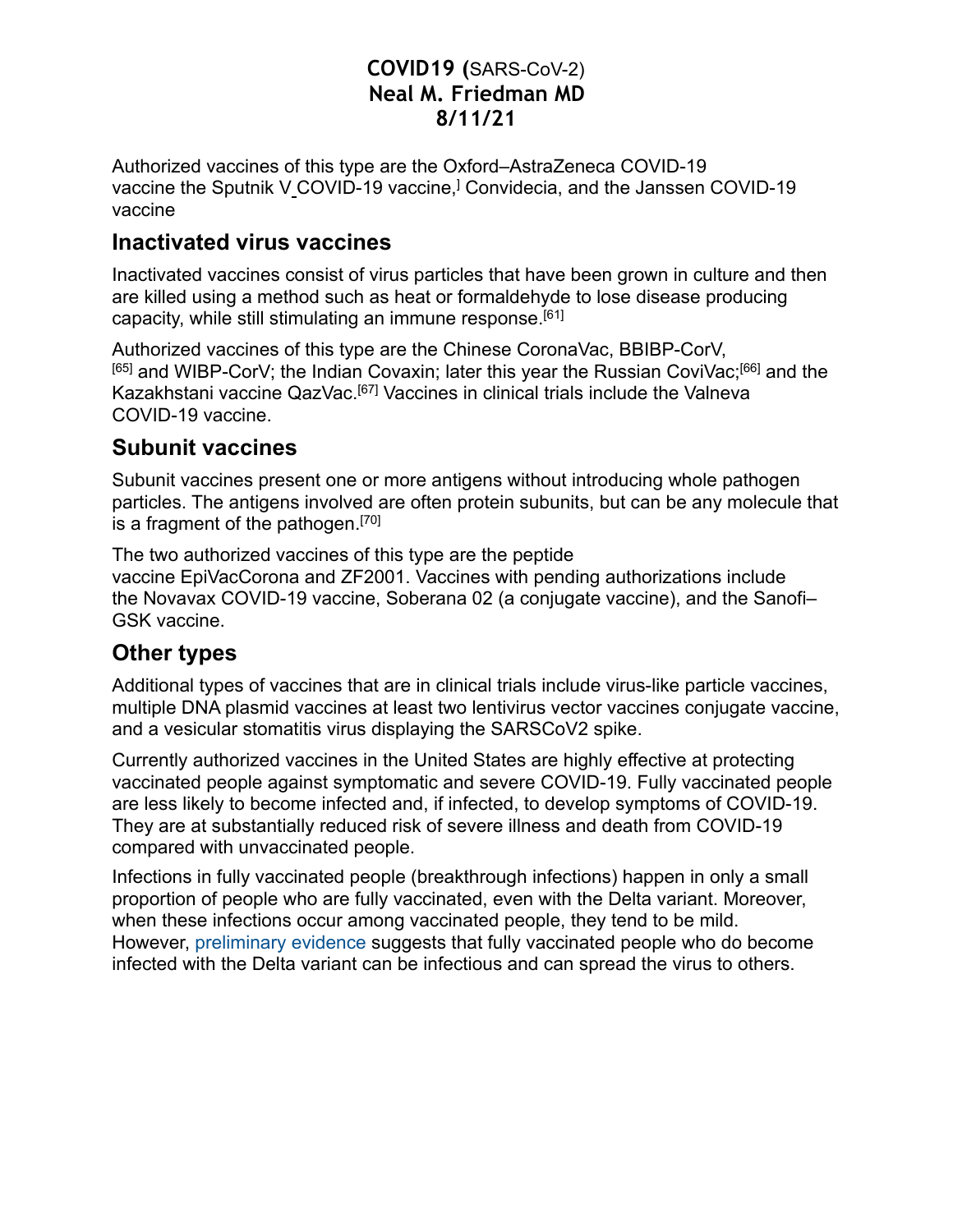#### **Public Health Recommendations as of July 27,2021 from the CDC and NMDOH**

Fully vaccinated people can:

- Participate in many of the activities that they did before the pandemic; for some of these activities, they may choose to wear a mask.
- Resume domestic travel and refrain from testing before or after travel and from self-quarantine after travel.
- Refrain from testing before leaving the United States for international travel (unless required by the destination) and refrain from self-quarantine after arriving back in the United States.
- Refrain from routine screening testing if feasible.

However, preliminary evidence suggests that fully vaccinated people who do become infected with the Delta variant can spread the virus to others. To reduce their risk of becoming infected with the Delta variant and potentially spreading it to others: CDC recommends that fully vaccinated people:

- Wear a mask in public indoor settings if they are in an area of substantial or high transmission.
	- o Fully vaccinated people might choose to mask regardless of the level of transmission, particularly if they or someone in their household is immunocompromised or at increased risk for severe disease, or if someone in their household is unvaccinated. People who are at increased risk for severe disease include older adults and those who have certain medical conditions, such as diabetes, overweight or obesity, and heart conditions.
- Get tested if experiencing COVID-19 symptoms.
- If you came into close contact with someone with COVID-19 get tested 3-5 days after the date of your exposure and wear a mask in public indoor settings for 14 days after exposure or until a negative test result.
- Isolate if they have tested positive for COVID-19 in the prior 10 days or are experiencing COVID-19 symptoms.
- Follow any applicable federal, state, local, tribal, or territorial laws, rules, and regulations.
	- **About the Delta Variant:** Vaccines are highly effective against severe illness, but the Delta variant causes more infections and spreads faster than earlier forms of the virus that causes COVID-19. Learn more about variants in the US.
	- People who are immunocompromised should be counseled about the potential for reduced immune responses to COVID-19 vaccines and to follow current prevention measures (including wearing a mask, staying 6 feet apart from others they don't live with, and avoiding crowds and poorly ventilated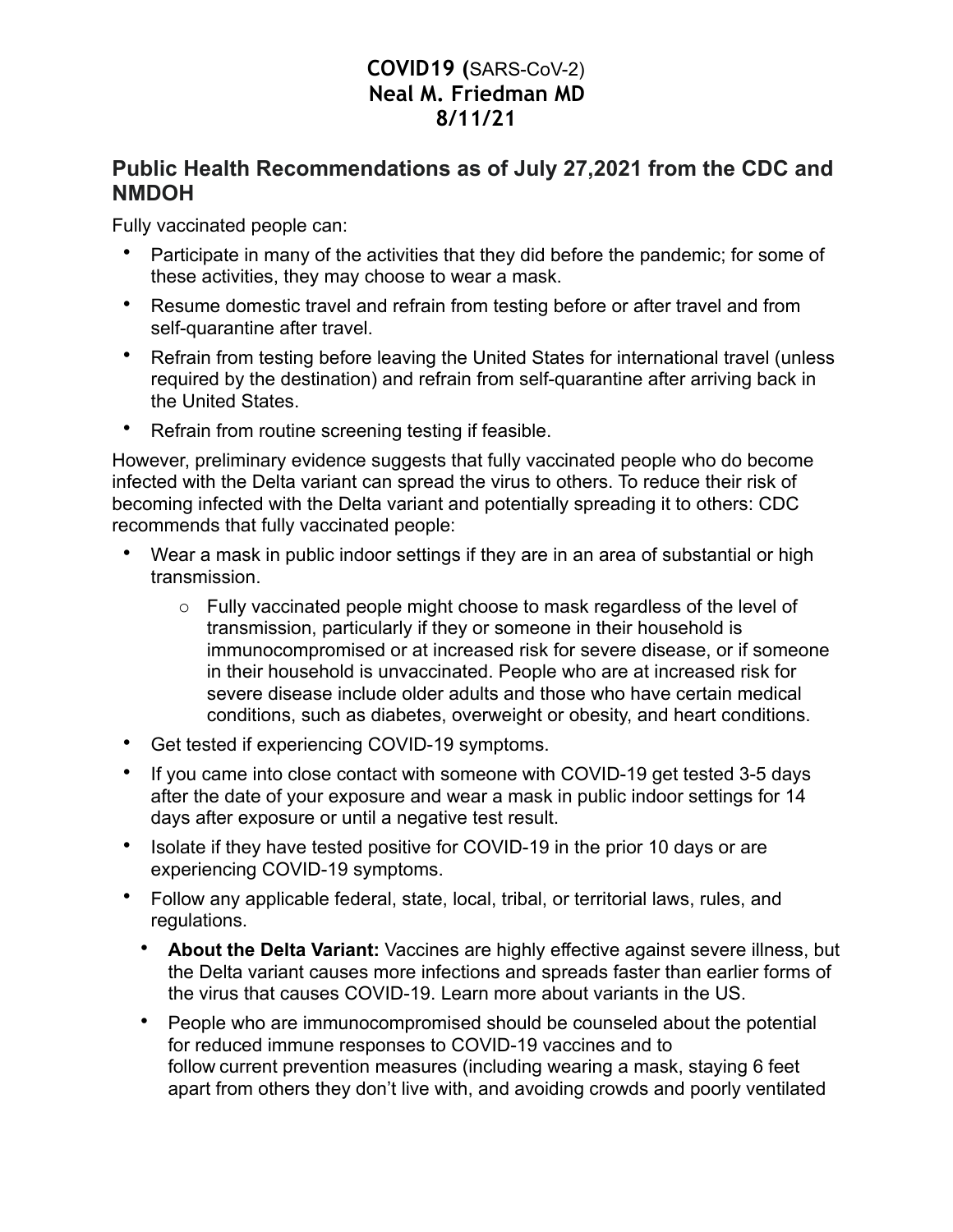indoor spaces) regardless of their vaccination status to protect themselves against COVID-19 until advised otherwise by their healthcare provider.

#### **Recommendations for Indoor Settings**

- Risk of SARS-CoV-2 infection, severe disease, and death is reduced for fully vaccinated people. Though they happen in only a small proportion of people who are fully vaccinated, some infections do occur among fully vaccinated people.
- Fully vaccinated people who do become infected with the Delta variant can transmit it to others. Therefore, fully vaccinated people can further reduce their risk of becoming infected with the Delta variant and transmitting it to others by wearing a mask in public indoor settings in areas of substantial or high community transmission.
- Wearing a mask in public is most important for people who are immunocompromised. Fully vaccinated people might choose to mask regardless of the level of transmission, particularly if they or someone in their household is immunocompromised or at increased risk for severe disease, or if someone in their household is unvaccinated.
- People at increased risk for severe disease includes older adults and those who have certain medical conditions, such as diabetes, overweight or obesity, and heart conditions.
- Members of the household who are unvaccinated include: any persons who have not completed vaccination, who cannot be vaccinated, and those who are not eligible for vaccines, including children less than 12 years of age.
- Fully vaccinated people should also continue to wear a mask where required by federal, state, local, tribal, or territorial laws, rules, and regulations, including local business and workplace guidance, and in correctional facilities and homeless shelters.
- **Prevention measures are still recommended for unvaccinated people**.
- CDC recommends universal indoor masking for all teachers, staff, students, and visitors to schools, regardless of vaccination status. Children should return to fulltime in-person learning in the fall with proper prevention strategies in place.

# **Recommendations for Outdoor Settings**

• Current data suggest the risk of transmission of SARS-CoV-2 in outdoor settings is minimal. In general, fully vaccinated people do not need to wear a mask outdoors. Fully vaccinated people might choose to wear a mask in crowded outdoor settings if they or someone in their household is immunocompromised.

## **How do We Prevent the Spread of COVID-19?**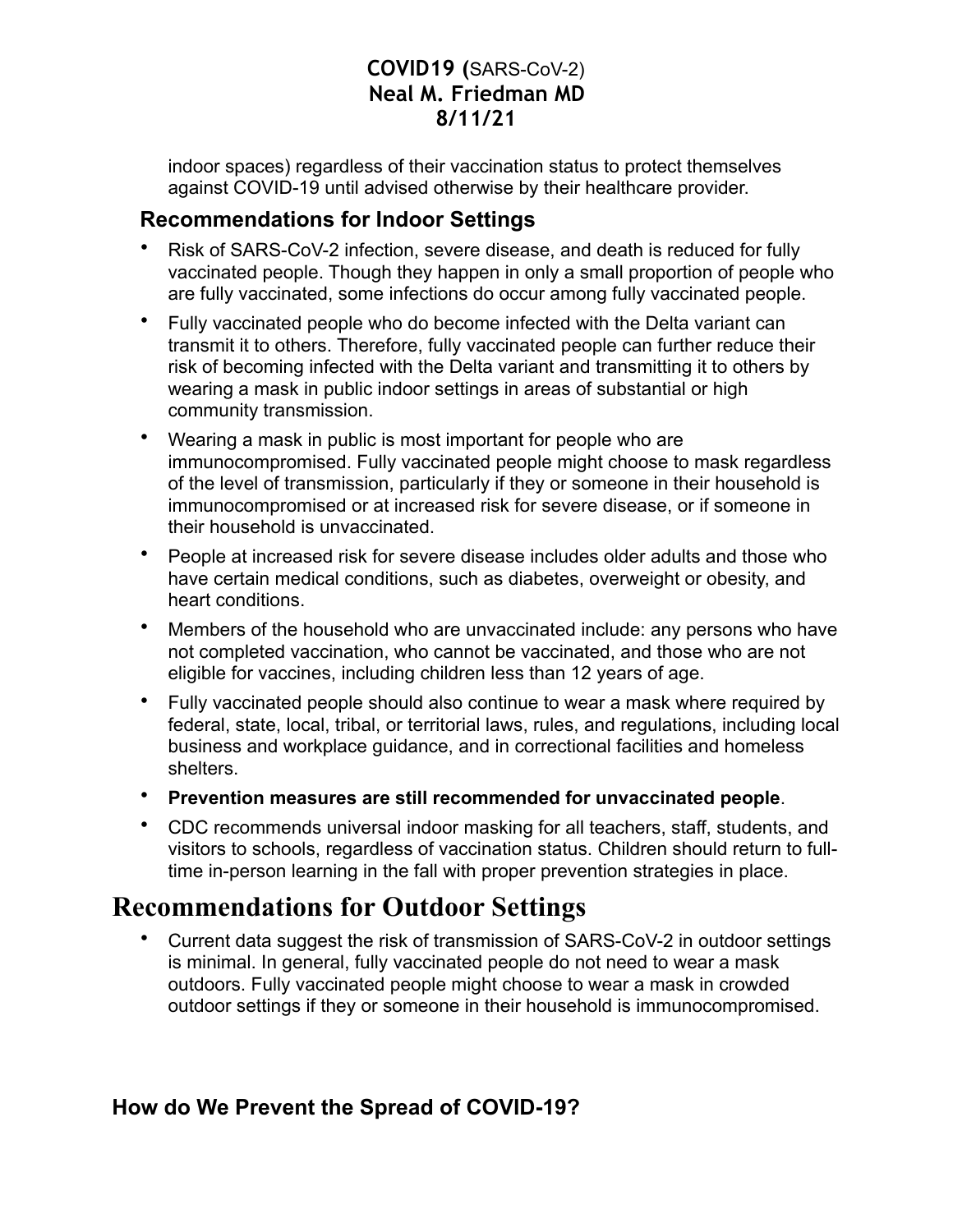Just like with many other illnesses, the best way to protect yourself from COVID-19 is to avoid exposure to the virus that causes COVID-19. This requires taking steps to protect yourself and to protect others.

• Get vaccinated.

• Clean your hands often and avoid touching your eyes, nose, and mouth with unwashed hands.

• Cover your coughs and sneezes.

• Stay home except for essential purposes and/or to seek healthcare. • Stay home if you are sick and avoid close contact with other people who are sick.

• Practice social distancing by putting at least 6 feet of distance between yourself and other people.

• Wear a mask or cloth face covering. In New Mexico, everyone who is unvaccinated is required to wear a face covering when in public except when drinking, eating, or under medical instruction. Masks and cloth face coverings may prevent people who do not know they have the virus from transmitting it to others. Wearing a mask is a sign of respect for other people and demonstrates your desire not to be a source of infection for them, just as you would like for them to be looking out to protect you.

• Clean and disinfect frequently touched surfaces. • Vaccinated people should wear masks indoors when in an area of substantial or high transmission.

## **When and What Type of Face Masks Should the Public Use?**

Widespread use of facemasks that cover both the mouth and nose have been shown to reduce the spread of COVID-19.

New Mexicans who are unvaccinated are required to use facemasks during the public health emergency.

Vaccinated persons do not have to wear a mask except where required by federal, state, local, tribal, or territorial laws, rules and regulations, including local business and workplace guidance. Face Mask or Cloth-Face Covering in Public

Unless a healthcare provider instructs otherwise, all unvaccinated individuals must wear a mask or cloth-face covering in public settings except when eating and drinking or swimming. The mask or cloth-face covering should cover the nose and mouth.

A mask or cloth-face covering must also be worn while exercising. This requirement includes exercising at indoor gyms, exercise classes and fitness centers. Noncompliance by an individual may result in a citation and/or fine.

NMDOH Does Not Recommend Use of Face Shields as a Substitute for Face Masks

NMDOH Does Not Recommend Face Masks with Valves or Vents

NMDOH at this time does not recommend the use of antibody testing to determine if someone is infected or if someone is protected from getting COVID-19. Instead,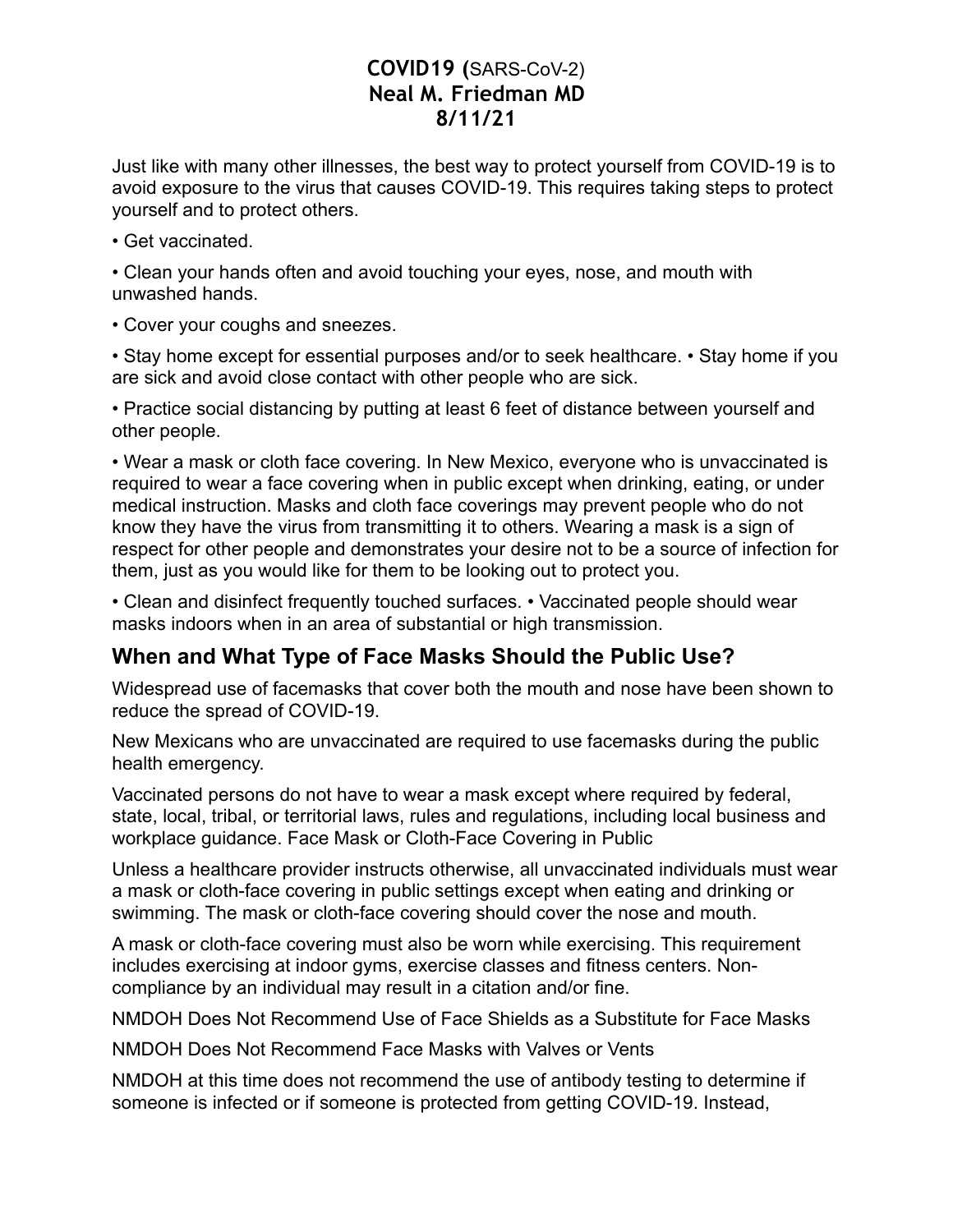diagnostic testing should be used to determine whether someone has the virus at the time the test specimen is collected.

## **IF YOU ARE FULLY VACCINATED**

What Should I Do If I Develop Symptoms After I Am Vaccinated? 15 If you develop symptoms, even if fully vaccinated, you must immediately isolate yourself and contact a physician to be tested as soon as possible. What Does Fully Vaccinated Mean? There are currently three vaccines available for use in the United States:

• Pfizer-BioNTech – 2 doses given at least 21 days apart • Moderna – 2 doses given at least 28 days apart

• Johnson & Johnson/Janssen – 1 dose A person is fully vaccinated 14 days after their shots are completed. What Can I Do When I Am Fully Vaccinated? Once you are fully vaccinated you can start doing some activities that were not possible before:

• You may resume activities, indoors and outdoors, without wearing a mask or physically distancing in areas of low transmission, except where required by federal, state, local, tribal, or territorial laws, rules and regulations, including local business and workplace guidance.

• If you are a close contact to someone with COVID-19, you do not need to quarantine as long as you do not develop symptoms. You should get tested on day 5 after exposure, whether or not symptoms develop.

• If you travel within the United States, you do not need to get tested before leaving nor quarantine when you return home.

• If you travel internationally, you will need to be aware of regulations at the country you are visiting. You do not need to get tested before leaving the United States, unless your country of destination requires it, and you do not need to quarantine when you arrive back in the United States. You will need a negative test result before boarding a plane to the United States, and you should get tested 3-5 days after returning home from international travel. What COVID-19 Safe Practices Should I Still Follow, Even While Vaccinated? There are steps to take even if you are fully vaccinated, in order to protect yourself and others who may be at risk of developing severe COVID-19 disease. • You should avoid medium and large-sized gatherings.

• Fully vaccinated people are recommended to wear masks indoors, in areas of substantial to high transmission. • Fully vaccinated people should wear masks outdoors, when in crowded conditions. • You will have to wear a mask if you travel on any public transportation including planes, trains and buses.

• If traveling internationally, fully vaccinated people will still have to be tested before 16 returning to the United States, and should get tested within 3-5 days after arriving in the United States. • If you are exposed to someone with COVID-19, you should get tested on day 5 after exposure and monitor yourself for symptoms for 14 days after the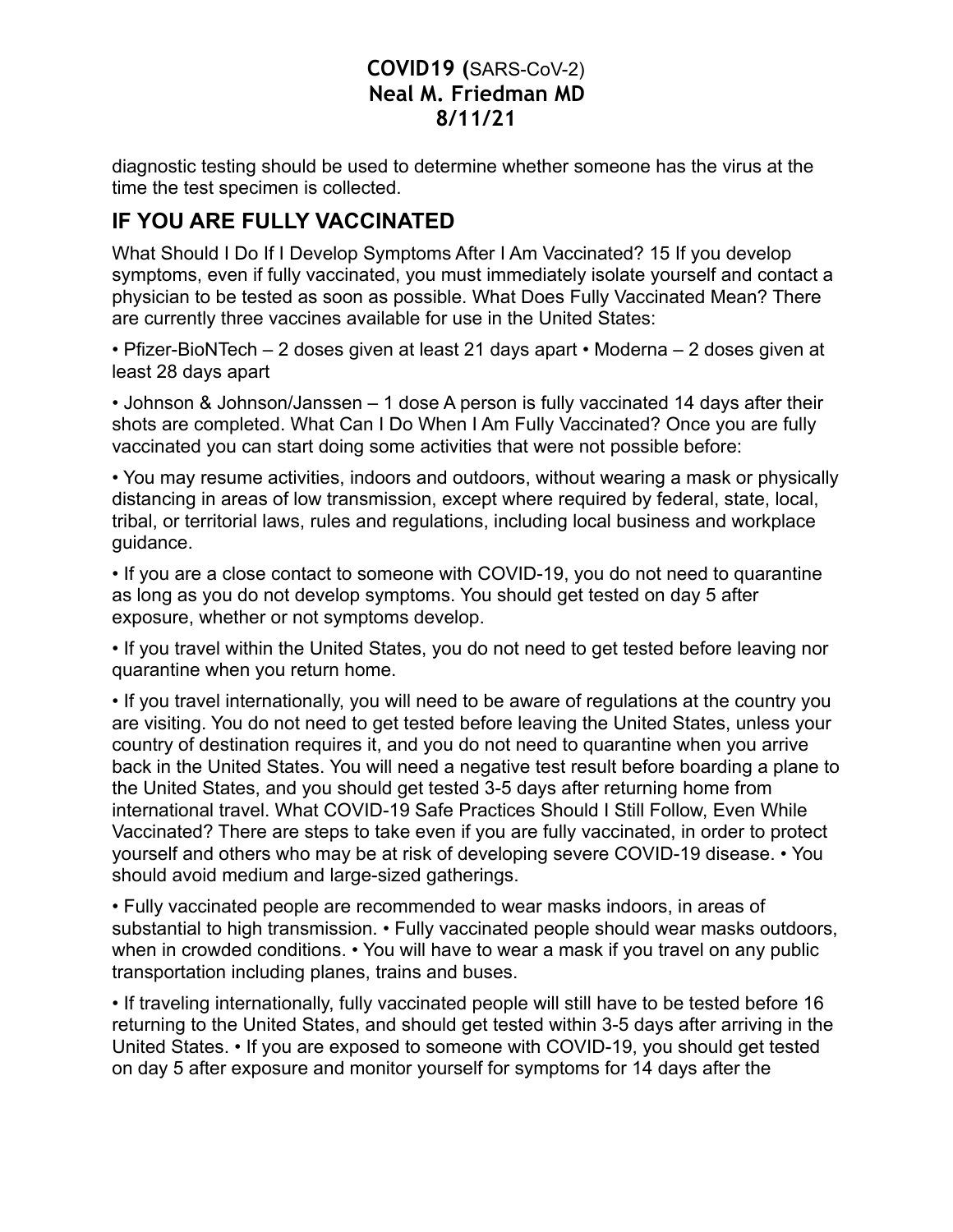exposure. If symptoms develop you should immediately get tested and self-isolate while waiting for results.

- 1) Re-opening will not occur until approved by a majority of the Board of the TJC. Each event will need to be approved by the Board until all restrictions are lifted.
- 2) Re-opening attendance be limited to those members who have been fully vaccinated with the Pfizer, Moderna or Johnson & Johnson vaccine. The fully vaccinated period starts two weeks after the second dose of Pfizer or Moderna or single dose of Johnson & Johnson vaccine. Only members will be permitted to attend indoor events at the TJC.
- 3) No non-members will be admitted unless they are fully vaccinated at least 2 weeks before.
- 4) We have never had a fire department inspection to determine maximum occupancy. In the past, 80 attendees seems to have been the maximum comfortable number. 20 attendees be considered 25% occupancy, 24 be considered 30%, 40 be considered 50% and 60 be considered 75%. Maximum occupancy will be determined by the county standing in the state level ratings.
- 5) No member will be admitted if not feeling well, sneezing or coughing or having an elevated temperature, fully vaccinated or not.
- 6) At least 1 Board member will be available at each event at the door to screen people entering. No member will be admitted without screening. No event will take place without a Board member present.
- 7) The TJC will be thoroughly cleaned after each use.
- 8) Hand Sanitizer and soap and water will be available at all times.
- 9) The wearing of masks is suggested by to be worn by all attendees indoors and especially attendees with chronic health conditions at indoor events. As per current guidelines, this is not mandatory, but strongly suggested.
- 10) We should continue to offer ZOOM services from the TJC as long as there is a demand and attendance.
- 11)All chairs should be placed and maintained at least 3 feet away from each other.
- 12)No worship items should be physically shared, i.e. Kiddush cups, wine cups, Challah
- 13)Maximum ventilation will be maintained at all times. This includes either both doors being open, or 1 door and several windows. The library and the loft will have at least 1 window open at all times.
- 14)Outdoor events may be attended by all TJC members and guests. Fully vaccinated members and guests may be unmasked. All non-vaccinated members and guests must be masked at all times and be at least 6 feet distanced from other individuals.